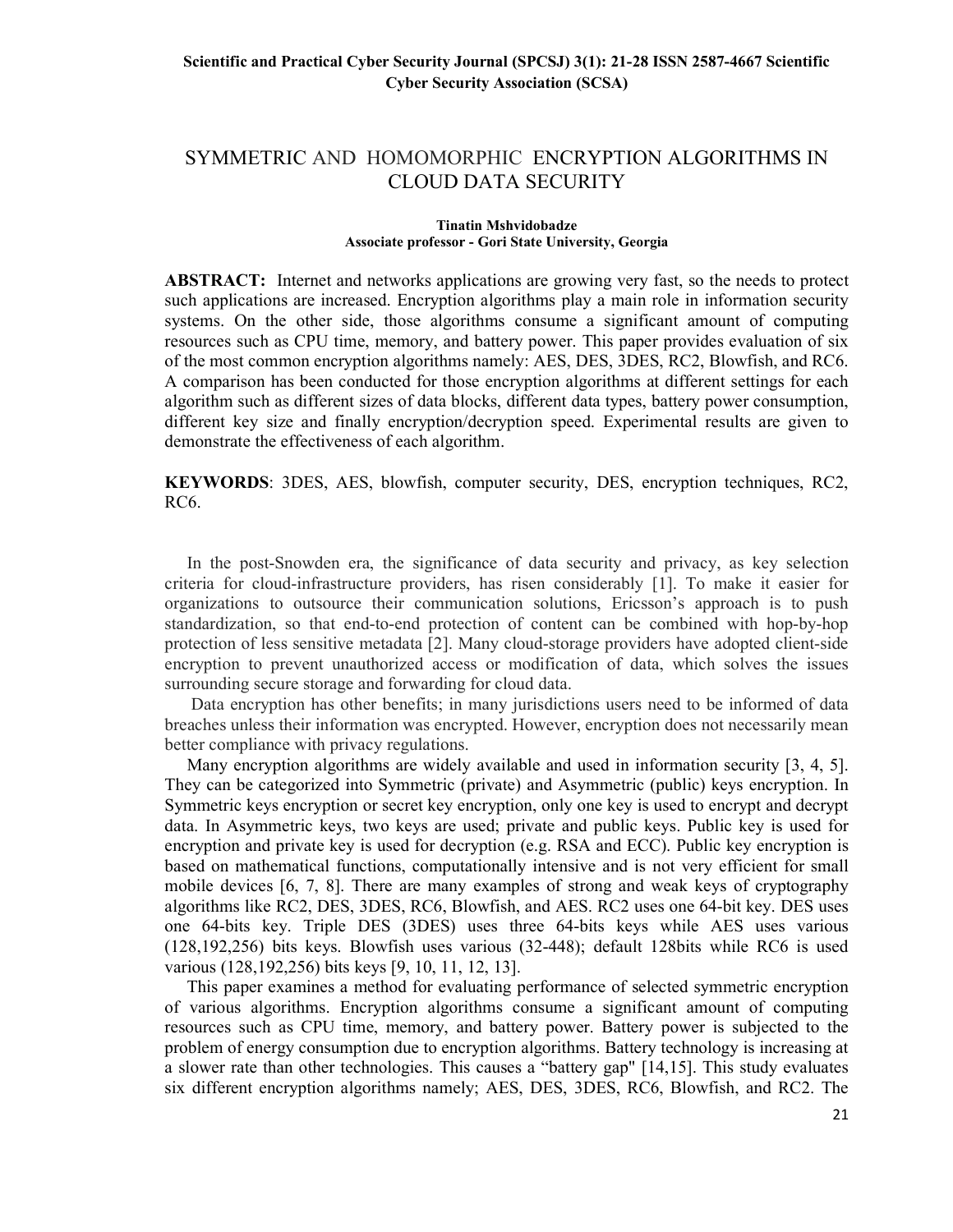performance measure of encryption schemes will be conducted in terms of energy, changing data types - such as text or document, Audio data and video data-power consumption, changing packet size and changing key size for the selected cryptographic algorithms.

#### Identity and attribute-based encryption

 Homomorphic encryption is one of the key breakthrough technologies resulting from advances in cryptographic research. In contrast to AES, for example, this approach allows operations to be performed directly on encrypted data without needing to access data in its decrypted form. Unfortunately, fully homomorphic encryption, which includes methods that allow arbitrary computations on encrypted data, have yet to overcome some performance issues. However, a number of specialized methods like partially homomorphic encryption, deterministic encryption, order-preserving encryption, and searchable encryption allow a specific set of computations to be performed on encrypted data, with a sufficient level of performance so that they can be applied to real-life scenarios. By combining these methods, it is possible to cover many types of computations that arise in practice. For example, different proofs of concept have shown that by combining encryption methods, typical SQL operations such as SUM, GROUP BY, and JOIN can be carried out on encrypted databases [16]. Many computations, best outsourced to the cloud, use a restricted set of operations that can be dealt with using these specialized methods with good performance. For example, sums, averages, counts, and threshold checks can be implemented. However, further research is needed to make these methods applicable to real-world use cases. For example, data encryption performance is crucial for use cases with high data throughput. Ericsson's research [17] into the encryption performance of the most popular partially homomorphic cryptosystem (the Paillier system) has shown a performance increase of orders of magnitude, which makes Paillier suitable for high-throughput scenarios.

 Specialized methods, like homomorphic encryption, used for carrying out computations on encrypted data, could also be used for preserving confidentiality in cloud computation and analytics-as-a-service. With these methods, clients with large datasets to be analyzed – such as network operators, health care providers, and process/engineering industry players – would be able to outsource both storage and analysis of the data to the cloud service provider. Once outside the client's network, data is encrypted, thereby preserving confidentiality, and allowing the cloud provider to perform analytics directly on the encrypted data.

 Strong cryptography alone does not work without proper key management. Specifically, management covers how keys are generated and distributed, and how authorization to use them is granted.

Protecting data exchange between  $n$  endpoints using symmetric key cryptography requires the secure generation and distribution of roughly  $n^2$  pair-wise symmetric keys. With the breakthrough invention of public key cryptography in the works of Diffie, Hellman, Rivest, Shamir, and Adleman in the mid-1970s, the use of asymmetric key pairs reduced the quadratic complexity, requiring only n key pairs. However, this reduction in the number of keys is offset by the need to often ensure that the public portion of the key pair can be firmly associated with the owner of its private (secret) portion. For a long time, a Public Key Infrastructure (PKI) was the main way to address this issue. But PKIs require management and additional trust relations for the endpoints and are not an optimal solution.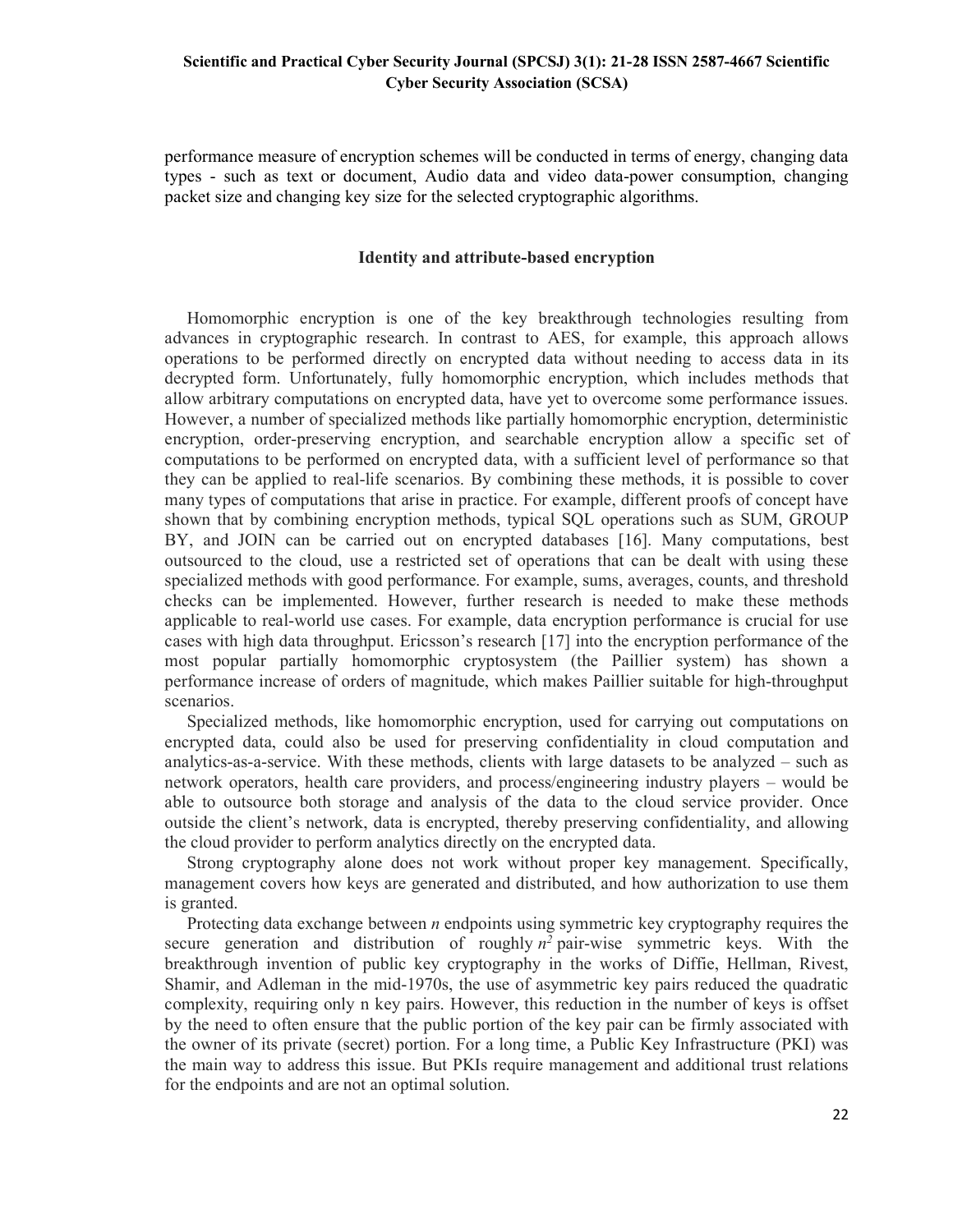Identity-Based Encryption (IBE) allows an endpoint to derive the public key of another endpoint from a given identity. For example, by using an e-mail address  $(name. surname@company.com)$  as a public key, anyone can send encrypted data to the owner of the e-mail address. The ability to decrypt the content lies with the entity in possession of the corresponding secret/private key – the owner of the e-mail address – as long as the name space is properly managed.

 Attribute-Based Encryption (ABE) takes this idea further by encoding attributes, for example, roles or access policies, into a user's secret/private keys. IBE and ABE allow endpoints without network connections to set up secure and authenticated device-to-device communication channels. As such, it is a good match for public safety applications and used in the 3GPP standard for proximity-based services for LTE.

# Post-quantum cryptography

 Although the construction of quantum computers is still in its infancy, there is a growing concern that in a not too distant future, someone might succeed in building much larger quantum computers than the current experimental constructions. This eventuality may have dramatic consequences for cryptographic algorithms and their ability to maintain the security of information. Attack algorithms have already been invented and are ready for a quantum computer to execute on.

 For symmetric key cryptography, Grover's algorithm is able to invert a function using only  $\sqrt{N}$  evaluations of the function, where N is the number of possible inputs. For a symmetric 128bit key algorithm, such as AES-128, Grover's algorithm enables an attacker to find a secret key 200 quintillion times faster, using roughly  $2^{64}$  evaluations instead of  $2^{128}$  – the complexity of an exhaustive search. Quantum computing therefore weakens the effective security of symmetric key cryptography by half. Symmetric key algorithms that use 256-bit keys such as AES -256 are, however, secure even against quantum computers.

 The situation for public-key algorithms is worse; for example, Shor's algorithm for integer factorization directly impacts the security of RSA. This algorithm is also effective in dealing with all other standardized public-key crypto systems used today. With Shor's algorithm, today's public-key algorithms lose almost all security and would no longer be secure in the presence of quantum computing. Figure 1 shows the effect of quantum computing on today's algorithms.





 Although current research is far from the point where quantum computing can address the size of numbers used today in crypto schemes, the ability to perform quantum computing is increasing. The largest number factored by a quantum computer used to be the integer 21 ( $3 \times 7$ ),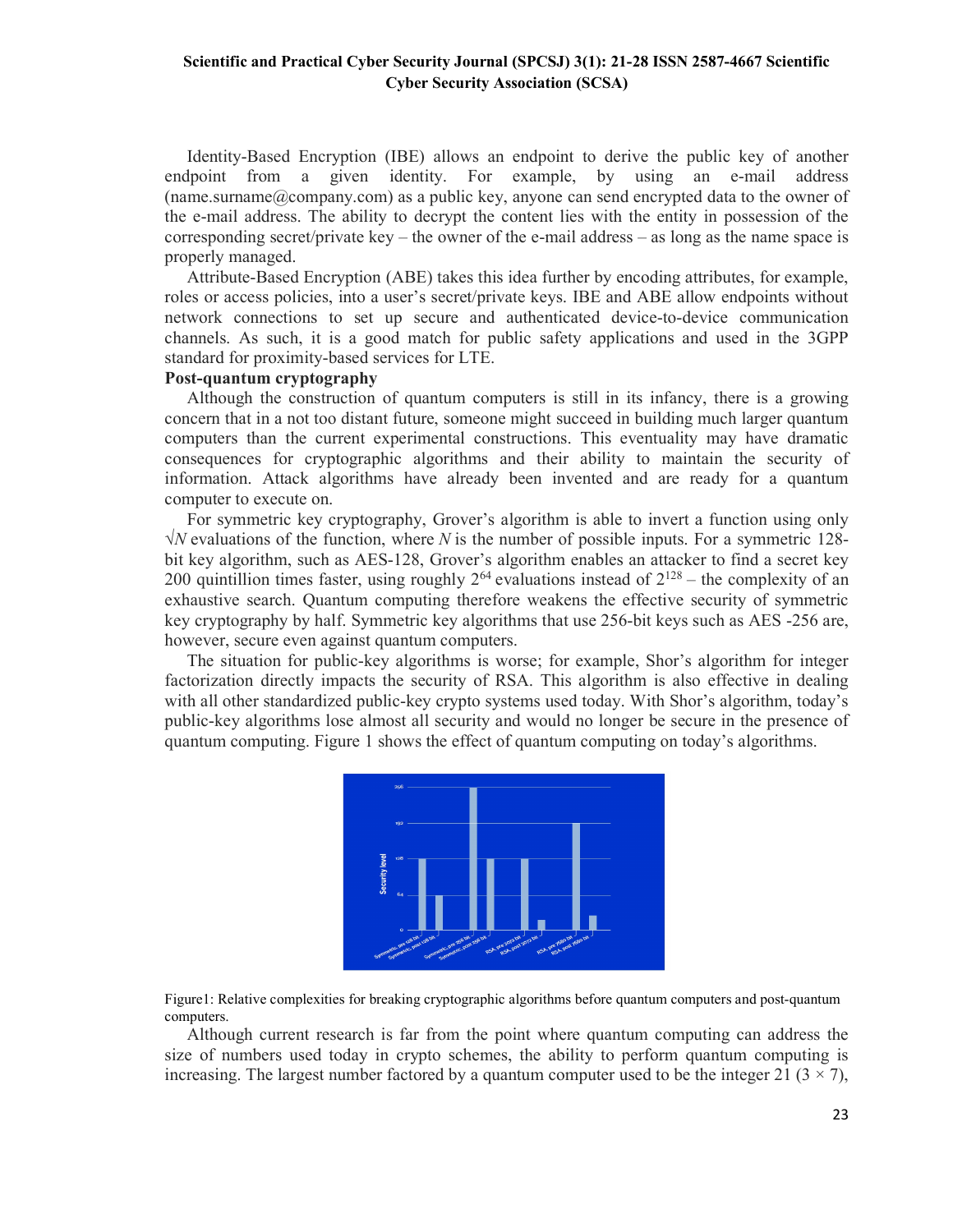but in 2014, a quantum computer factored 56,153 (233  $\times$  241). The term post-quantum cryptography (PQC) is used to describe algorithms that remain strong, despite the fledgling capabilities of quantum computing. In 2014, ETSI organized a workshop on quantum-safe cryptography, and in 2015 the US National Security Agency (NSA) said [18] it would initiate a transition to quantum-resistant algorithms. The potential impact of quantum computing has reached the level of industry awareness.

 The challenge for new schemes is to find solutions that have the same properties, such as non-repudiation, that digital signatures have today or provide data integrity with public verification. From this perspective, the blockchain construction used in Bitcoin is interesting. Although Bitcoin itself is not quantum immune, there is an interesting ingredient in its construction: when the chain has grown long enough, the integrity of hash value does not rely on verification against a digital signature but by having it endorsed by many users. By creating a public ledger, any tampering of a hash value is revealed by comparing it with the public value. The idea of a public ledger is significant in the KSI solution [19] for data integrity available in Ericsson's cloud portfolio. Yet the search for PQC schemes that can provide digital signatures with non-repudiation continues.

 Today's systems that use or introduce symmetric schemes, should be designed with sufficient margin in key size, so they can cope with the potential capability of quantum computers. However, just as advances have been made in the fields of computer engineering and algorithm design over the past half-century, developers may well bring us new cryptographic schemes that will change the security landscape dramatically.

#### Symmetric Encryption Algorithms

 This study evaluates six different encryption algorithms namely; AES, DES, 3DES, RC6, Blowfish, and RC2. The performance measure of encryption schemes will be conducted in terms of energy, changing data types - such as text or document, Audio data and video data-power consumption, changing packet size and changing key size for the selected cryptographic algorithms.

 It is discusses the results obtained from other resources. It was shown in [20] that energy consumption of different common symmetric key encryptions on hand held devices. It is found that after only 600 encryptions of a 5 MB file using Triple-DES the remaining battery power is 45% and subsequent encryptions are not possible as the battery dies rapidly.

 It was concluded in [21] that AES is faster and more efficient than other encryption algorithms. When the trans-mission of data is considered there is insignificant difference in performance of different symmetric key schemes. Even under the scenario of data transfer it would be advisable to use AES scheme in case the encrypted data is stored at the other end and decrypted multiple times. A study in [22] is conducted for different popular secret key algorithms such as DES, 3DES, AES, and Blowfish.

 They were implemented, and their performance was com-pared by encrypting input files of varying contents and sizes. The algorithms were tested on two different hard-ware platforms, to compare their performance. They had conducted it on two different machines: P-II 266 MHz and P-4 2.4 GHz. The results showed that Blowfish had a very good performance compared to other algorithms.

 Also it showed that AES had a better performance than 3DES and DES. It also shows that 3DES has almost 1/3 throughput of DES, or in other words it needs 3 times than DES to process the same amount of data [23].

 In a study of security measure level has been pro-posed for a web programming language to analyze four Web browsers. This study consider of measuring the performances of encryption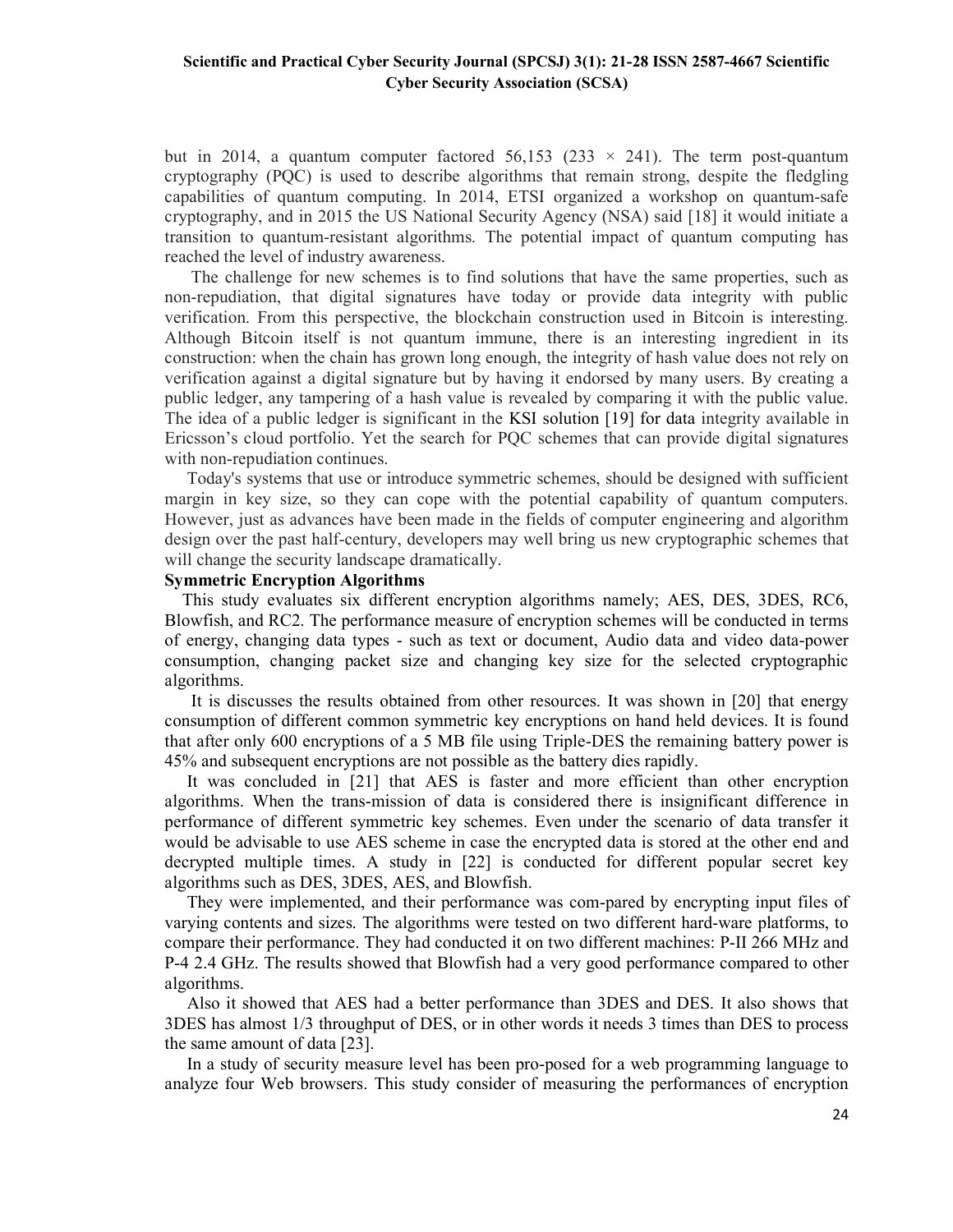process at the programming language's script with the Web browsers. This is followed by conducting tests Experimental in order to obtain the best encryption algorithm versus Web browser.

### Experimental Design and results

 In this experiment, was used a laptop IV 2.4 GHz CPU, in which performance data is collected. In the experiments, the laptop encrypts a different file size ranges from 321 K byte to 7.139Mega Byte139MegaBytes for text data, from 33 Kbytes to 8262 Kbytes for audio data, and from 4006 Kbytes to 5073 Kbytes for video files.

 Several performance metrics are collected: 1) Encryption time; 2) CPU process time; and 3) CPU clock cycles and battery power.

 The encryption time is considered the time that an encryption algorithm takes to produce a cipher text from a plaintext. Encryption time is used to calculate the throughput of an encryption scheme. It indicates the speed of encryption. The throughput of the encryption scheme is calculated as the total plaintext in bytes encrypted divided by the encryption time [24].

The following tasks that will be performed are shown as follows:

- A comparison is conducted between the results of the selected different encryption and decryption schemes in terms of the encryption time at two different encoding bases namely; hexadecimal base encoding and in base 64 encoding.
- A study is performed on the effect of changing packet size at power consumption during throughput for each selected cryptography algorithm.
- A study is performed on the effect of changing data types such as text or document, audio file, and video file - for each cryptography selected algorithm on power consumption.
- A study is performed on the effect of changing key size for cryptography selected algorithm on power consumption. each algorithm in. As the throughput value is increased, the power consumption of this encryption technique is decreased.

### Encryption of Different Packet Size

 Encryption time is used to calculate the throughput of an encryption scheme. The throughput of the encryption scheme is calculated by dividing the total plaintext in Megabytes encrypted on the total encryption time for each algorithm in. As the throughput value is increased, the power consumption of this encryption technique is decreased.

 Experimental results for this compassion point are shown Figure 2 at encryption stage. The results show the superiority of Blowfish algorithm over other algorithms in terms of the processing time. Another point can be noticed here; that RC6 requires less time than all algorithms except Blowfish. A third point can be noticed here; that AES has an advantage over other 3DES, DES and RC2 in terms of time consumption and throughput. A fourth point can be noticed here; that 3DES has low performance in terms of power consumption and throughput when compared with DES. It always requires more time than DES because of its triple phase encryption characteristics. Finally, it is found that RC2 has low performance and low throughput when compared with other five algorithms in spite of the small key size used.

### Decryption of Different Packet Size

 Experimental results for this compassion point are shown Figure 3 decryption stage. It is Possible find in decryption that Blowfish is the better than other algorithms in throughput and power consumption. The second point should be noticed here that RC6 requires less time than all algorithms except Blowfish. A third point that can be noticed that AES has an advantage over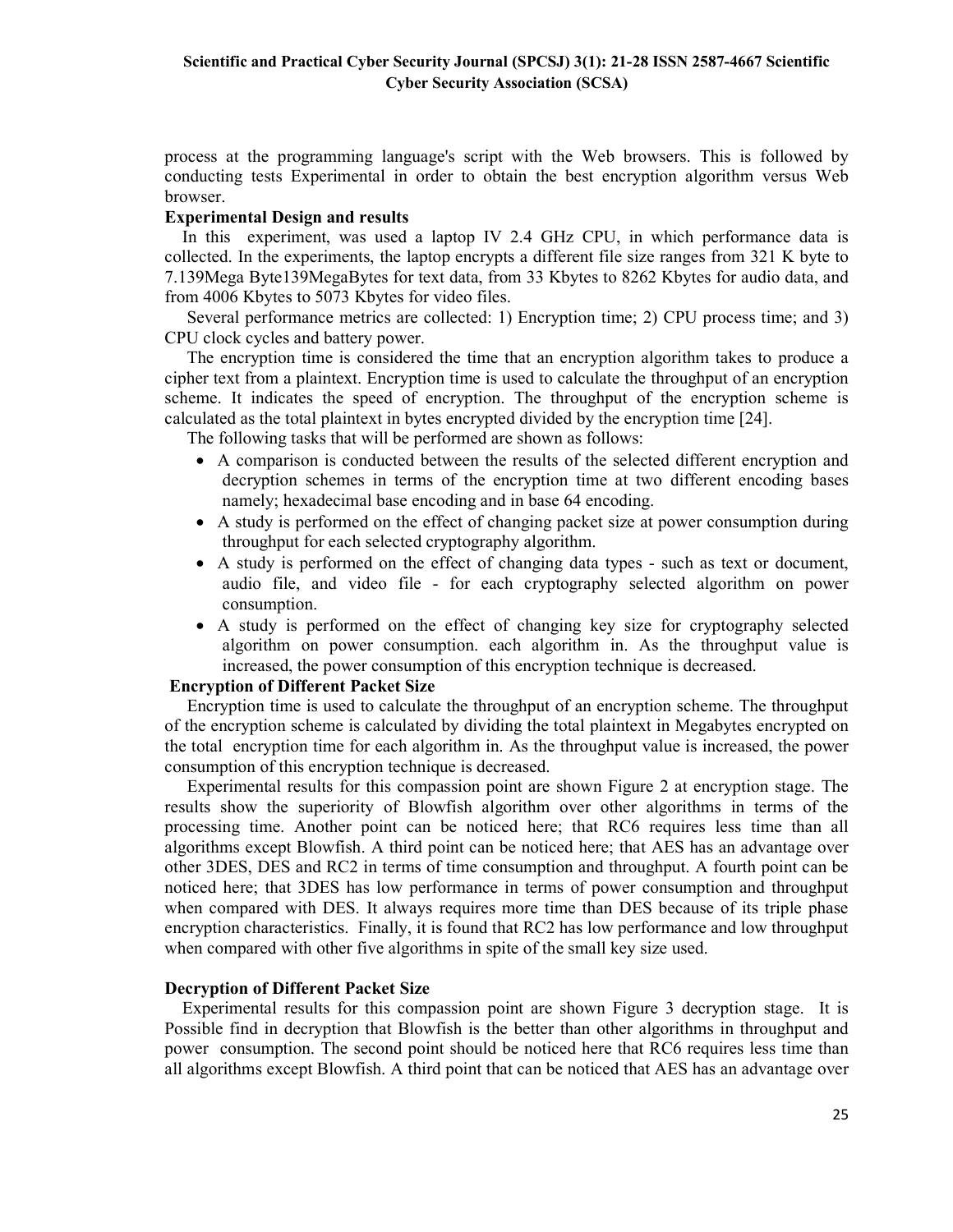other 3DES, DES, RC2.The fourth point that can be considered is that RC2 still has low performance of these algorithm. Finally, Triple DES (3DES) still requires more time than DES.

 The Effect of Changing Key Size of AES, And RC6 on Power Consumption The last performance comparison point is changing different key sizes for AES and RC6 algorithm. In case of AES, the three different key sizes possible i.e., 128-bit, 192-bit and 256-bit keys. In case of AES it can be seen that higher key size leads to clear change in the battery and time consumption. It can be seen that going from 128-bit key to 192-bit causes increase in power and time consumption about 8% and to 256-bit key causes an increase of 16% [25].

 Also in case of RC6, the three different key sizes possible i.e., 128-bit, 192-bit and 256-bit keys. In case of RC6 higher key size leads to clear change in the battery and time consumption.







#### Conclusions

 Concerns about security and privacy now rank among the ICT industry's top priorities. For Ericsson, overcoming these concerns is a non-negotiable element of the Networked Society. The world is heading in the direction of comprehensive protection of data, where encryption techniques are not just reserved for access networks, but are applied across the entire communication system. This, together with new, more complex communication services places new demands on cryptography technology.

 New cryptographic algorithms such as AEAD and ECC overcome the performance and bandwidth limits of their predecessors, in several cases offering improvements of several orders of magnitude. On the protocol side, TLS 1.3 and QUIC significantly reduce latency, as they require fewer round trips to set up secure communications.

 Homomorphic encryption may create new business opportunities for cloud-storage providers. Should quantum computers become a reality, the future challenge will be to replace many established algorithms and cryptosystems. Ericsson has a deep understanding of applied cryptography, its implications, and the opportunities it presents for the ICT industry. We actively use this knowledge to develop better security solutions in standardization, services, and products, well in advance of their need in the world.

 This paper presents a performance evaluation of selected symmetric encryption algorithms. The selected algorithms are AES, DES, 3DES, RC6, Blowfish and RC2.

 Several points can be concluded from the Experimental results. Firstly; there is no significant difference when the results are displayed either in hexadecimal base encoding or in base 64 encoding. Secondly; in the case of changing packet size, it was concluded that Blowfish has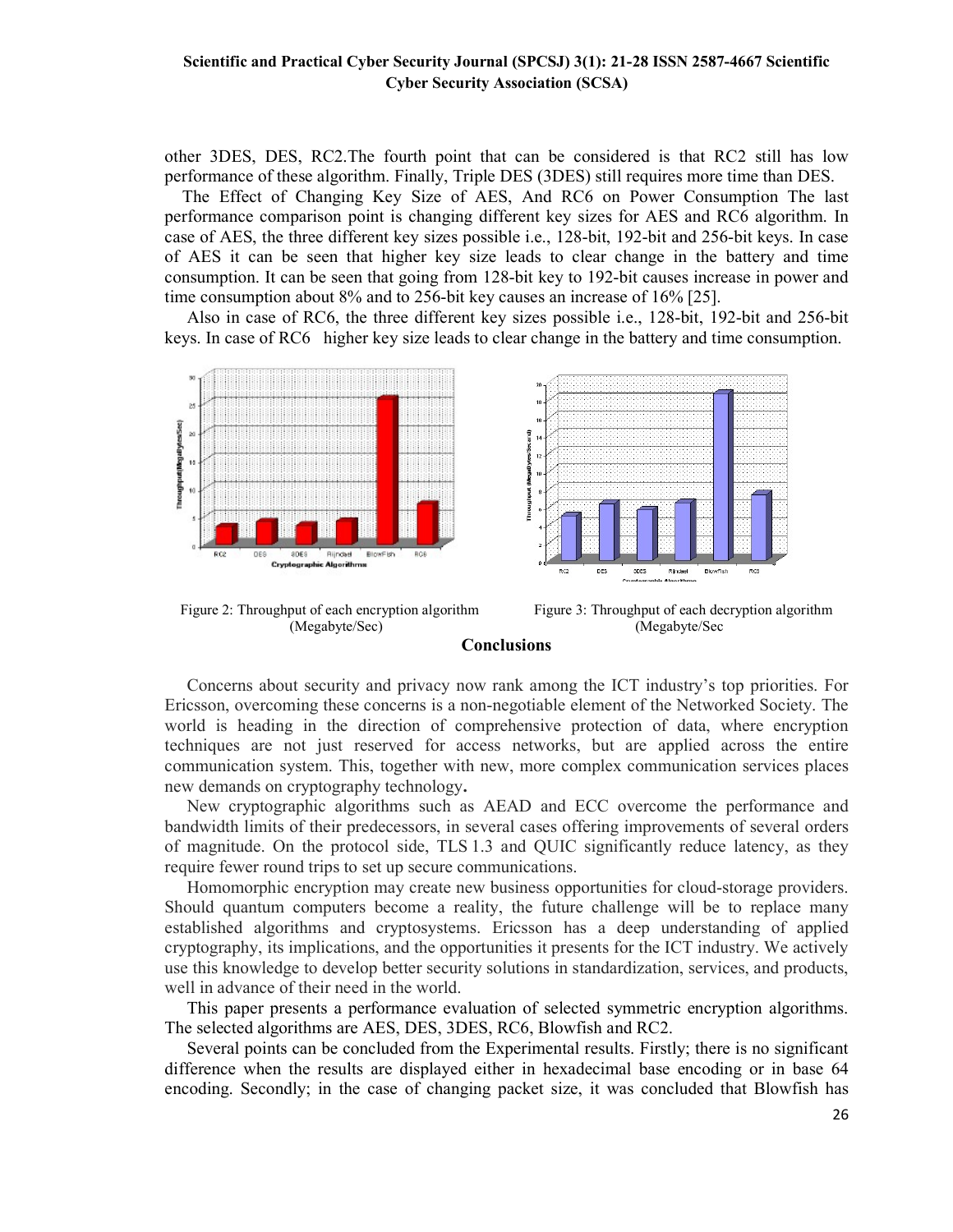better performance than other common encryption algorithms used, followed by RC6. Thirdly; It is found that 3DES still has low performance compared to algorithm DES. Fourthly: It is found RC2, has disadvantage over all other algorithms in terms of time consumption. Fifthly: It is found AES has better performance than RC2, DES, and 3DES. In the case of audio and video files It is found the result as the same as in text and document. Finally, in the case of changing key size, it can be seen that higher key size leads to clear change in the battery and time consumption.

### REFERENCES:

- 1. Gigaom Research, 2014, Data privacy and security in the post-snowden era PERC, 2015, Secure Real-time Transport Protocol (SRTP) for Cloud Services.
- 2. PERC, 2015, Secure Real-time Transport Protocol (SRTP) for Cloud Services, available at: https://tools.ietf.org/html/draft-mattsson-perc-srtp-cloud
- 3. M. S. Hwang and C. Y. Liu, \Authenticated encryp-tion schemes: current status and key issues," Inter-national Journal of Network Security, vol. 1, no. 2, pp. 61-73, 2005.
- 4. M. H. Ibrahim, \A method for obtaining deni-able public-key encryption," International Journal of Network Security, vol. 8, no. 1, pp. 1-9, 2009.
- 5. M. H. Ibrahim, \Receiver-deniable public-key en-cryption," International Journal of Network Secu-rity, vol. 8, no. 2, pp. 159-165, 2009.
- 6. P. Ding, \Central manager: A solution to avoid de-nial of service attacks for wreless LANs," Interna-tional Journal of Network Security, vol. 4, no. 1, pp.35-44, 2007.
- 7. Hardiono, Security In Wireless LANS And MANS, Artech House Publishers, 2005.
- 8. P. Ruangchaijatupon, and P. Krishnamurthy, \En-cryption and power consumption in wireless LANs-N," The Third IEEE Workshop on Wireless LANs, pp. 148-152, Newton, Massachusetts, Sep. 27-28,2001.
- 9. D. Coppersmith, \The data encryption standard (DES) and its strength against attacks," IBM Jour-nal of Research and Development, pp. 243 -250, May 1994.
- 10. J. Daemen, and V. Rijmen, \Rijndael: The advanced encryption standard," Dr. Dobb's Journal, pp. 137-139, Mar. 2001.
- 11. N. E. Fishawy, \Quality of encryption measurement of bitmap images with RC6, MRC6, and rijndael block cipher algorithms," International Journal of Network Security, pp. 241-251, Nov. 2007.
- 12. B. Schneier, The Blow sh Encryption Algo-rithm, Retrieved Oct. 25, 2008. (http://www.schneier.com/blow¯sh.html)
- 13. W. Stallings, Cryptography and Network Security, Prentice Hall, pp. 58-309, 4th Ed, 2005.
- 14. R. Chandramouli, \Battery power-aware encryption," ACM Transactions on Information and System Security (TISSEC), vol. 9, no. 2, pp. 162-180,May 2006.
- 15. K. McKay, Trade-o®s between Energy and Security in Wireless Networks Thesis, Worcester Polytechnic Institute, Apr. 2005